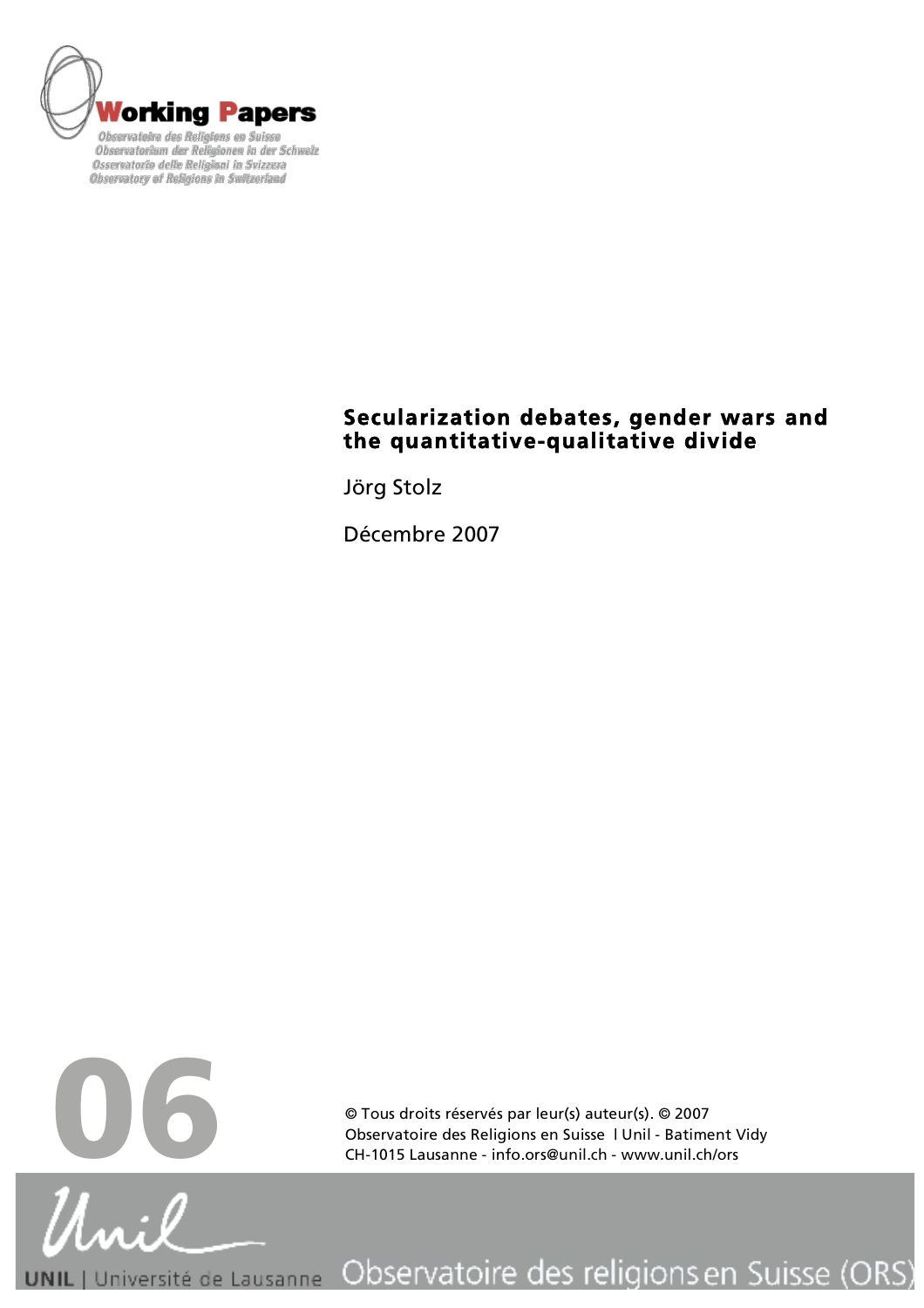# Secularization debates, gender wars and the quantitativequalitative divide.

A comment on the papers by Detlef Pollack, Linda Woodhead and Sophie Lamine

Jörg Stolz

# *Abstract*

*The three papers by Pollack, Woodhead and Lamine each make an original contribution to the state of the art: Pollack introduces and tests individualization theory against secularization and market theory; Woodhead suggests a "gendered" secularization theory; and Lamine points to the complexities of micro-believing. I assess strengths and weaknesses of these approaches. Interestingly, the three authors may be seen as representing three very different and partially conflicting paradigms of thinking about religion and secularization in modern societies. I discuss possibilities of integrating the paradigms.*

# *Introduction*

When I was invited to comment on the three papers by Detlef Pollack, Linda Woodhead and Sophie Lamine, I was pleased to find three clear, concise, state-of-the art texts – but I was also struck by their extreme diversity. I immediately knew that I would be able to comment on their individual contributions. However, would I also be able to say something general about such different approaches? Then it occurred to me that the three contributors were all defending three very different – and partly conflicting – paradigms in current sociology of religion. In fact, each one of them takes a distinctive stance in a current debate and argues against another, equally prominent position: orthodox secularization theory is affirmed against individualization and market theories (Pollack); a "gendered" secularization theory is set against a "male-only" approach (Woodhead); and a qualitative look at religion in modernity is set against quantitative sociology of religion (Lamine). It is easy to see that the orthodox, quantitative approach to secularization defended by Pollack is  $-$  at least implicitly  $$ criticized by the gendered and qualitative accounts by Woodhead and Lamine. The goal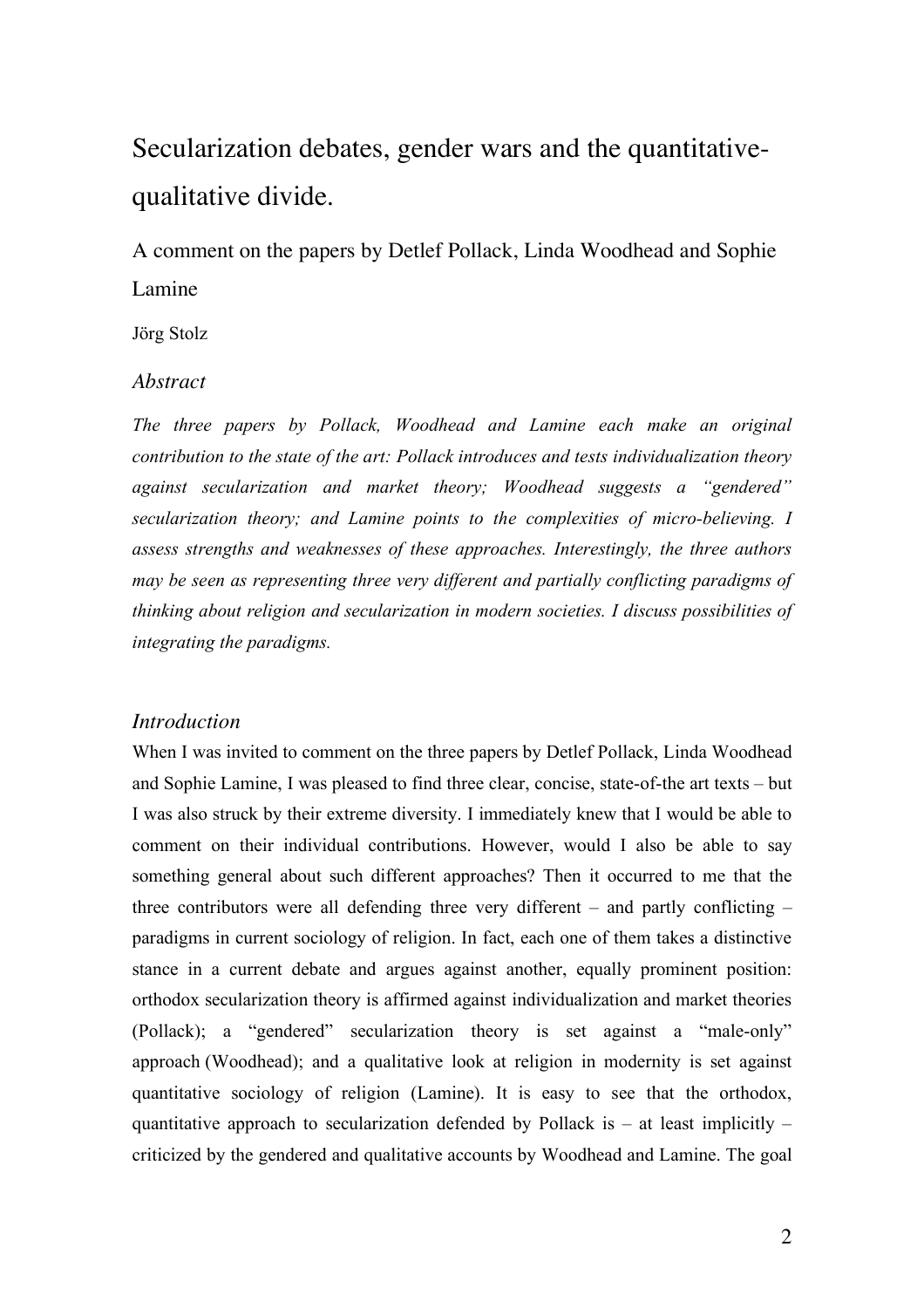of this article is then twofold. First, I will comment on the three papers individually, trying to highlight their original contributions, strengths and possible weaknesses. Second, I discuss if an integration of the various paradigms might improve our thinking about religion in modern societies and under what conditions such an integration might be feasible.

#### *Secularization and individualization vs. the market thesis*

Detlef Pollack investigates whether the religious change in Europe supports the secularization thesis, the individualization thesis or the religious market thesis. Secularization thesis claims that modernization will lead to a decline of religious communities, practices and convictions. The individualization thesis holds that modernization will not lead to a decline, but rather to a change of form or religiosity: individuals will increasingly practice in an "independent, individual character" and draw on and combine various religious sources of various religions. The market thesis argues that modernization – if accompanied by pluralism and deregulation – will lead to stronger competition and therefore higher overall religiosity. Evidently, the three theories predict very different effects of modernity, leading to interesting possibilities of testing them with empirical data. Detlef Pollack uses data from a survey he and his team conducted as well as ISSP and Eurobarometer data and looks at both Christian and "extra-church" or "individualized" religiosity. Christian Religiosity is operationalized by the variables of denomination membership, church attendance and belief in God. Extra-church or individualized religiosity is operationalized by belief in astrology, spiritualism and occultism. The findings are as follows. On a descriptive level, we find that church religiosity is indeed declining very clearly in almost all countries, while extra-church religiosity is slightly rising. Pollack points out, however, that extra-church religiosity is not compensating for losses of church religiosity (as individualization theory would have it). Its gains are much too small, and there is no inverse correlation among church and extra-church religiosity. Thus, Pollack writes:

*(…) this change, expressed by a decline in the significance of traditional, institution-bound religiosity and a rise in the significance of non-traditional, exrachurch religious tendencies is itself part of the process of religious decline. Thus, the thesis of change in religious forms is not a challenge to, but rather a confirmation of the secularization theory.*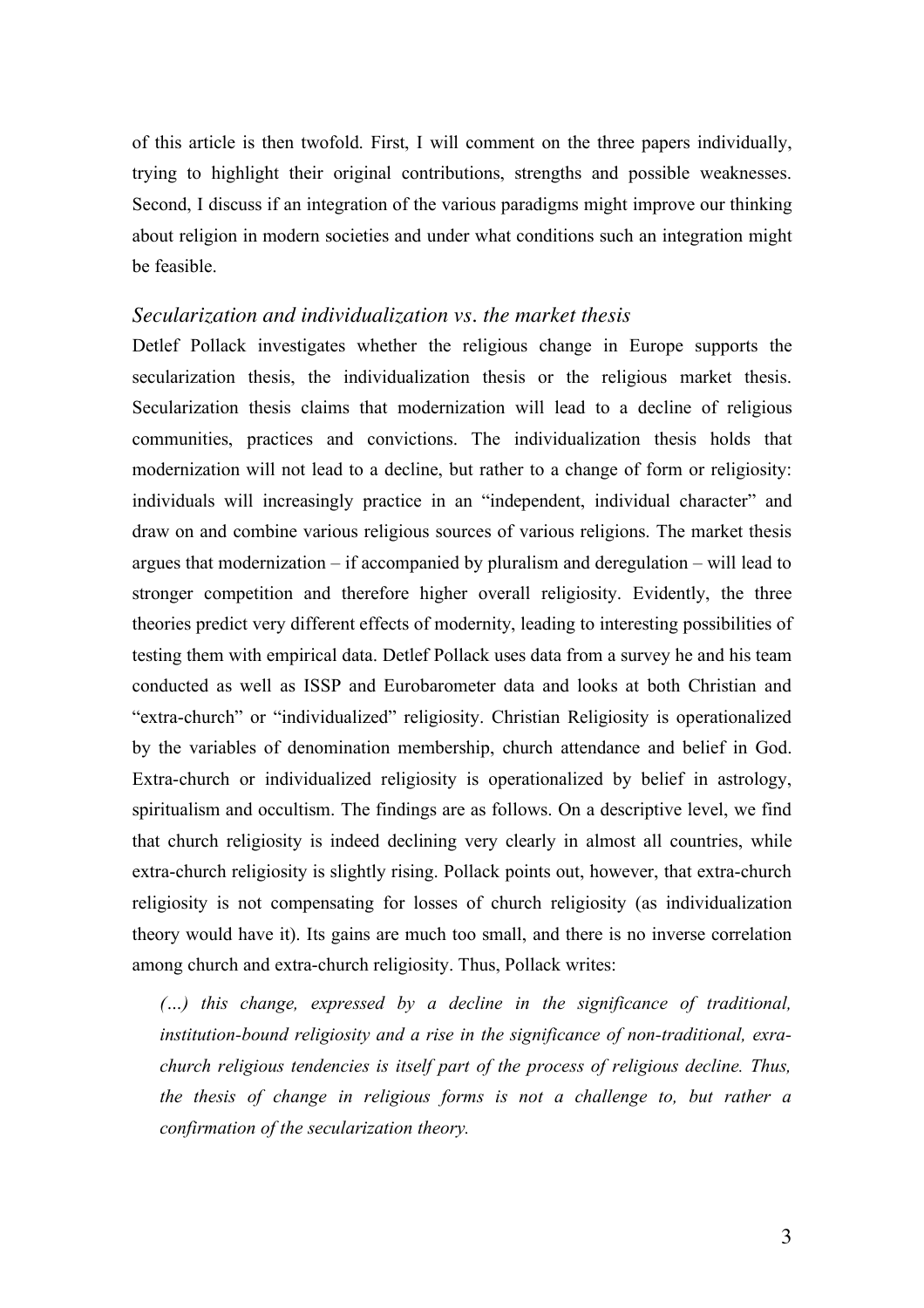Concerning explanation, Pollack looks at correlations on both the individual and the aggregated (national) level. On the individual level, he finds correlations that support both the secularization theory and the individualization thesis, but do not confirm the market model. Likewise, on the aggregated level, religiosity drops with the rising GDP of a nation state (supporting the secularization theory), but is not significantly correlated to an index of church-state separation (disconfirming the market model). Summarized, Pollack finds that the secularization thesis is verified; the individualization thesis is partly verified – and the economic market thesis is completely and utterly wrong. There is much in the paper to recommend. In my view, Pollack makes a truly original contribution by identifying the "individualization paradigm", sketching its theoretical reasoning, operationalizing it and testing it against the better known secularization and market theses. The insight that individualization is nothing but a corollary of the modernity-driven secularization process and coincides with the decline of religion is important and the empirical results are – overall – convincing. I might add that they are in accord with most other studies working with a sound methodology, such as those by Norris/Inglehart (2004), Voas/Alasdair (2005), Dobbelaere/Jagodzinski (1995) and others.

I would like to add three critical remarks that might further future research. First, I believe that the paradigm of "individualization" should be operationalized more thoroughly than Detlef Pollack does in this contribution. One should have at one's disposal a large array of items that measure "alternative religiosity", not just two or three questions. After all, according to the theory, individuals will show the same level of religiosity as before, but this religiosity, extremely pluralized, comes from a large reservoir of different religious traditions. Second, I was not very convinced by the operationalization of the independent variables on an individual level concerning the economic market model (agreement with friends) and individualization (exceptional life, religious upbringing). I do not quite see why these variables should really measure religious pluralism and/or regulation and individualized life conditions. Third, since Pollack looks at relationships on both an aggregated and an individual level, the appropriate statistical model would seem to be a hierarchical or "multi-level" one. Models of this kind allow us to look at aggregated and individual effects simultaneously. Let me make another point. It is interesting to note that Detlef Pollack embodies almost perfectly what we might qualify as the dominant, classical paradigm. He defends traditional secularization theory; he uses a hypothetico-deductive kind of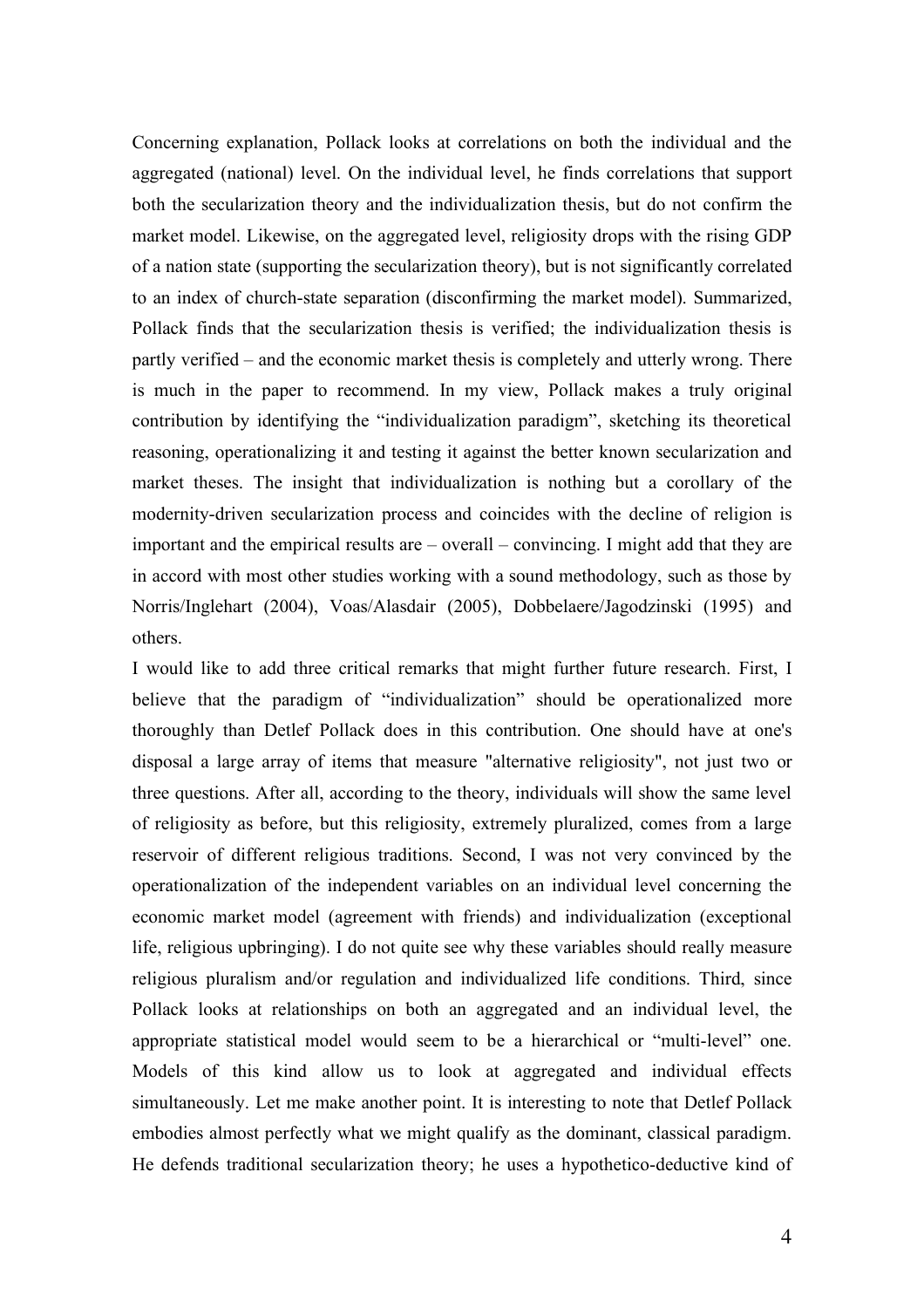theorizing; he applies quantitative methods, just as the natural sciences would do; and he is – finally but importantly - a man.

## *Gendered secularization vs. male-only models*

The paper by Linda Woodhead may be seen as an important criticism of exactly the kind of dominant position Detlef Pollack defends. According to her, the dominant secularization theory disregards the variable of gender, the situation of women, and consequently can only account for the religious disaffiliation of men, not that of the "other half of the human race" - women. In addition, as much is certainly true - Detlef Pollack never talks about the gender variable in his paper. If indeed gender is as important as Linda Woodhead thinks it is, then the Pollackian position is critically weakened. Linda Woodhead thus seeks to enhance existing explanations of secularization by "gendering" it. This new theory will not just take into account "cultural factors" like value changes, but also "structural factors". It will specifically look at the fact that in Western societies women have been trapped in a "stalled revolution" (Hochschild). They are expected to be wives and loving mothers at the same time as to enter the workplace and have a professional career. In this difficult structural situation, Woodhead tells us, three types of adaptations are possible, and they each bring a different affinity to religion and religiosity with them. Some women may opt for the traditional roles of wife and mother – leading to a high probability of religiosity. Others may choose a progressive role and go for a professional career; in this case, they will probably "opt out" of religion. Still others may try to combine the two sets of expectations. In this case, the consequences for religion and religiosity are not clear, but for some of these women religion may become important as a compensatory resource. According to Linda Woodhead, this theory can explain puzzling phenomena, such as the fact that secularization has accelerated since the 1960s, that typical churchgoers are now women, that women nevertheless seem to have been leaving churches faster than men have in the last decade, and that women are more prone to exhibit "alternative spirituality". Concerning method, the Woodhead paper does not test its propositions against "data", but is rather a theoretical discussion and a programmatic call for a different kind of secularization theory. I think there are many things that speak for the Woodhead argument. I am convinced that gender is a very important variable to look at when considering secularization. We do indeed find consistently significant differences between men and women, both in traditional and alternative religiosity. I also welcome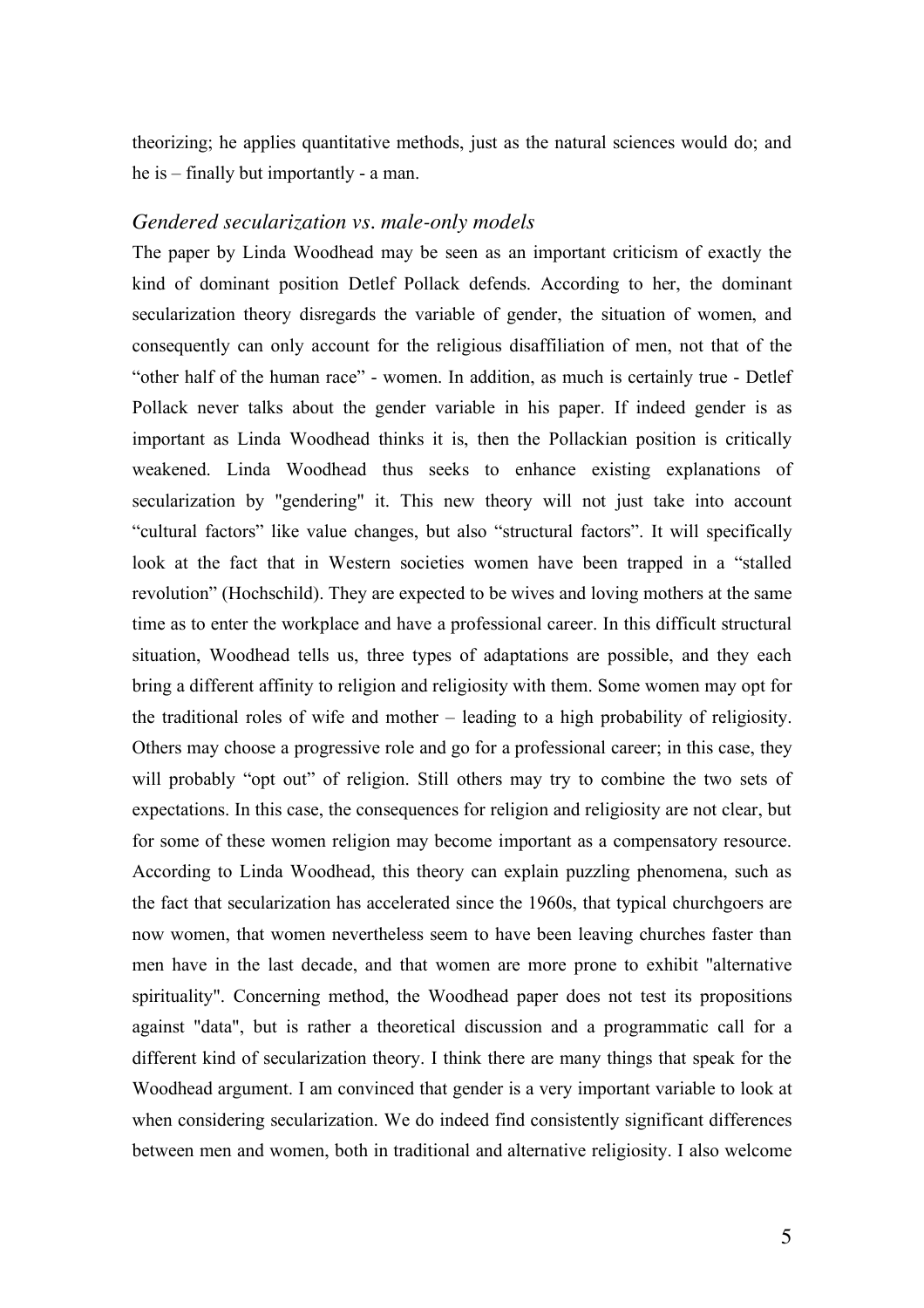the idea to favor a blend of structural and cultural factors in order to explain religiosity and to focus on the specific structural position of many women as an explanatory tool. Furthermore, the Woodhead account is "actor-based", showing us in a convincing way how structural conditions may lead to different kinds of adaptations, which in turn account for different probabilities of being more or less religious. All of this is original and convincing; no doubt it will influence future thinking about secularization.

I have three critical remarks. First, I feel that Linda Woodhead slightly overstates her point. True, gender might be looked at more closely and with important results. However, it does not seem to be the case that research on secularization so far has neglected the gender issue. There is a substantial sociological literature - both theoretical and empirical - on the influence of gender on religiosity in general and on what it means for the religiosity of women when they are incorporated into the industrial work-process specifically (to name but a few and from different decades: Sullins 2006, Hayes 1996, Campiche 1996, Ulbrich / Wallace 1984, Azzi/Ehrenberg 1975, Lenski 1953). Furthermore, gender is routinely used in practically all empirical models that look at the explanation of religiosity over time. The variable "gender" is almost always significant even in multivariate models. Thus, I feel that Linda Woodhead's theorizing is original and important; however, one can say neither that secularization theory has overlooked the gender variable so far, nor that existing secularization theory is valid only for men. Second, while I found the threefold typology of women and their different probability of becoming religious interesting, I missed a clear link to the puzzling phenomena with which Linda Woodhead started out. How exactly  $-$  to take just one example  $-$  can this typology explain the fact that women seem to be leaving churches faster than men? Third, Linda Woodhead does not really tell us in her text how her theory should be tested. Is she telling us that we should operationalize her typology in quantitative surveys, say, with the variables "professional status", "marital status" and "number of children"? However, if so – do quantitative surveys not already use these variables routinely in order to explain differences in religiosity?

# *Qualitative vs. quantitative approaches*

The third contribution by Anne-Sophie Lamine can again be seen as a vigorous attack on the "old paradigm", not from a gender perspective, but from an essentially qualitative and micro-sociological approach. Lamine's central question is (I paraphrase): how can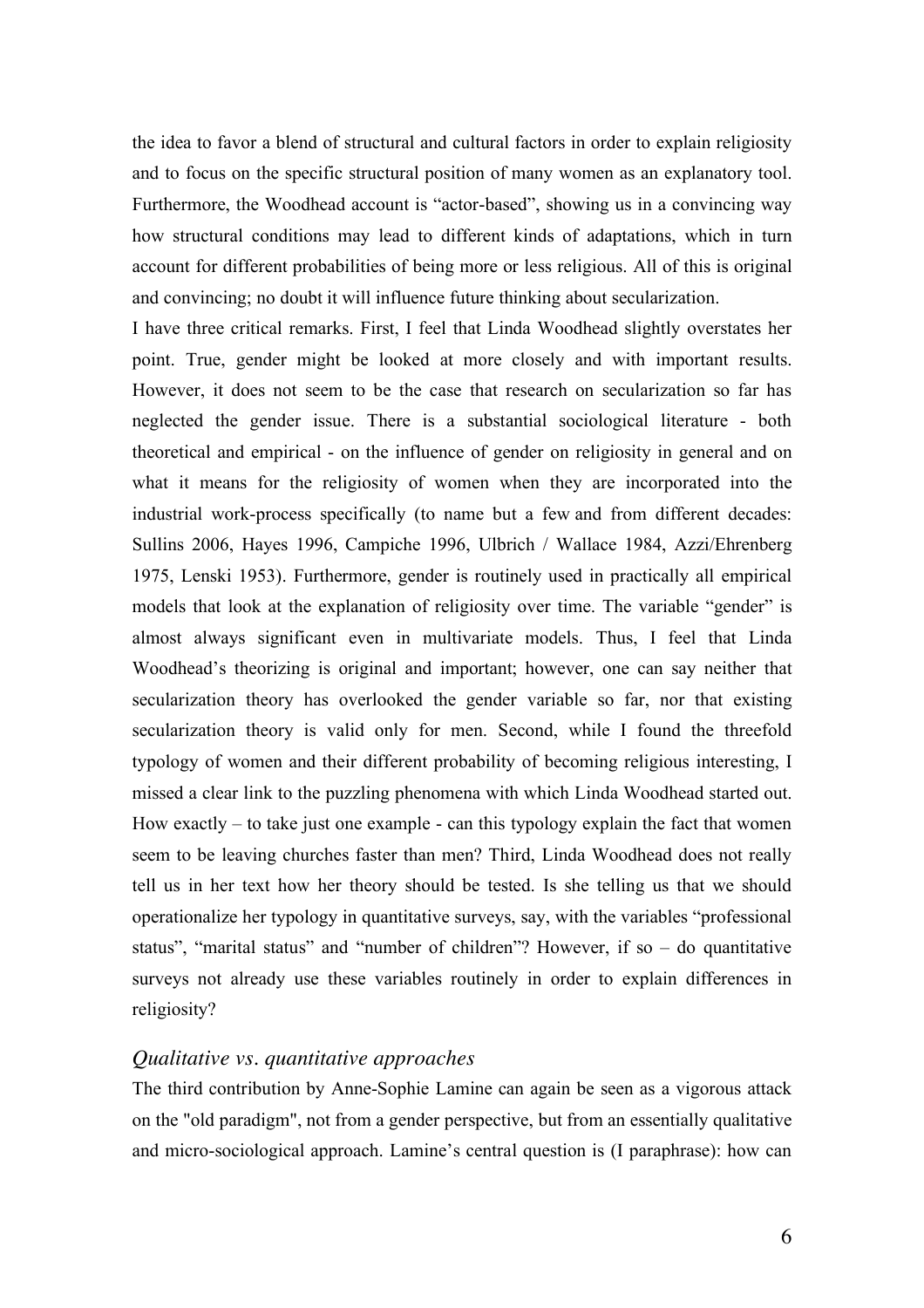individuals - through beliefs - relate to transcendence in a modern plural world? She starts out by showing us a variety of findings by qualitative researchers. They all show that "to believe" is a very complex, ambiguous, fluctuating phenomenon.

*Des catholiques croient à la résurrection et n'y croient pas vraiment (…). Des membres d'une église évangélique croient que seuls eux seront sauvés, mais croient aussi que certains catholiques de leur connaissance le seront également (…). Une jeune femme retourne à un judaïsme très orthodoxe et en même temps critique cette orthodoxie (…). Des musulmans héritiers de mouvements militants islamistes en viennent à mettre en avant la religion comme épanouissement de soi (…).*

Lamine seeks for a theoretical framework able to capture these kinds of phenomena. She accomplishes this by interpreting and combining theoretical ideas by Albert Piette, Thomas Luckmann and Georg Simmel. In the work of every one of these authors, she finds a different element of the answer to her question. Very briefly, Albert Piette tells us that individuals have to believe in a minor mode, that is, in a "messy", changing, reflective, way. Thomas Luckmann shows that individuals have to believe in a way in which secular and religious transcendence are intimately linked (*continuité entre le religieux et le non-religieux*). Our experience is full of small and middle, and only sometimes large (and religious) transcendences. Moreover, Georg Simmel demonstrates that individuals believe in an emotional and contradictory way. The paper by Anne-Sophie Lamine is an original contribution in that it highlights empirical research on how people actually believe and suggests a new theoretical framework in which we can make sense of these findings.

I find the idea that a combination of the three concepts by Piette, Luckmann and Simmel might give us a comprehensive theoretical framework with which to capture "micro-believing" very convincing and important. Again, I add some critical points. First, I agree when Lamine emphasizes the continuum of religious and non-religious belief. Religious and secular beliefs have much in common. They are neither totally religious nor totally secular, but rather are to be seen on a secular-religious continuum. In addition, they can be analyzed and explained like any other beliefs. Even so, there has to be – at least analytically - a distinction between religious and non-religious. What makes us say that the belief that Jesus Christ has been resurrected is "more religious" than, say, the belief that Roger Federer is the greatest current tennis player on earth? Why is Scientology "more religious" than Dianetics ? In other words, what are the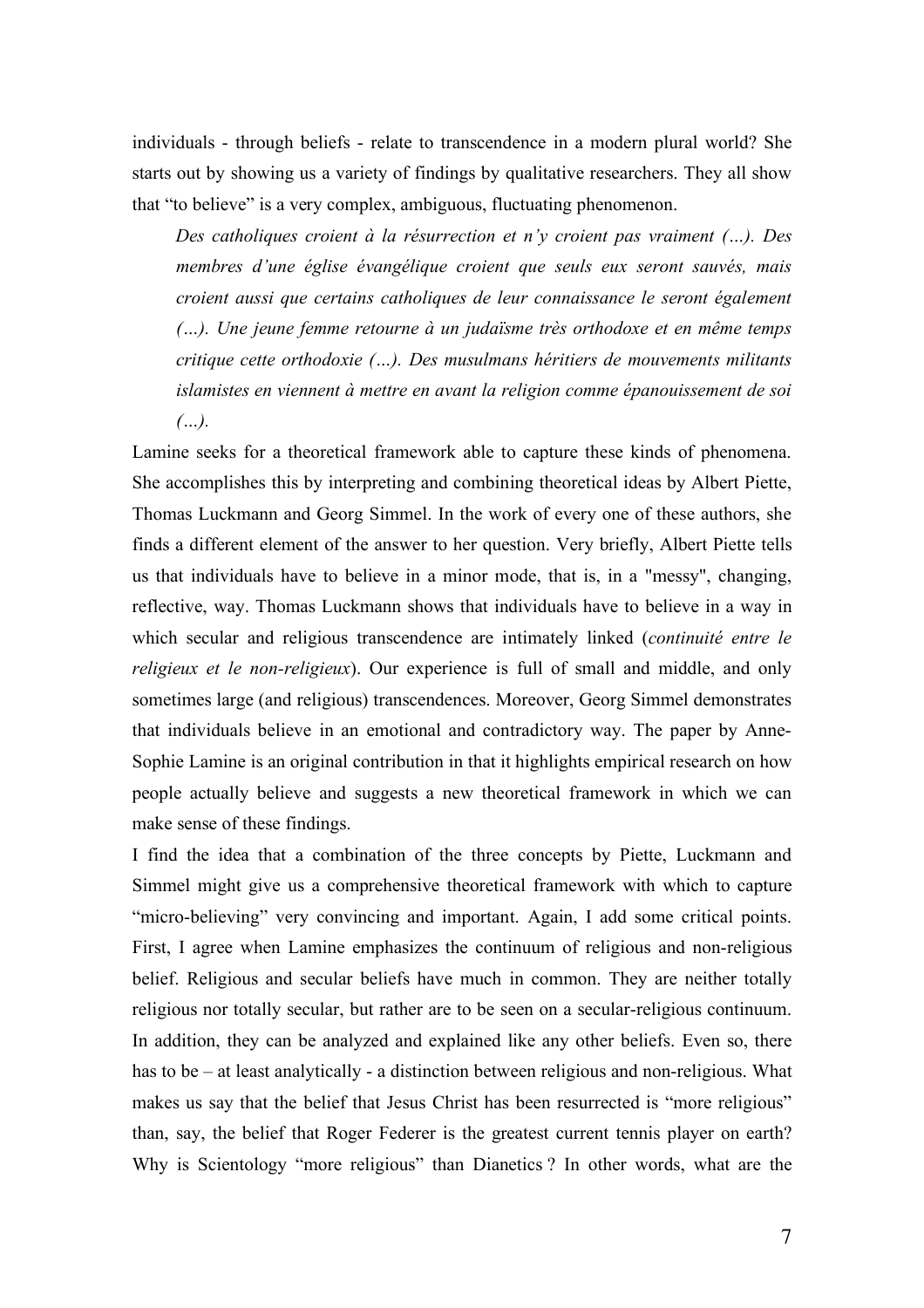criteria with which the continuum is created? In my view, this question cannot be answered without addressing the question of the definition of religion – which is not addressed in Lamine's paper. Second, the conceptual scheme sketched by Lamine seems to be in need of several additional descriptive points. True, we probably find a "messy" kind of believing in almost everybody, even the "religious virtuosos". Surely, there are also important differences among different kinds of believers (such as hesitant believers vs. virtuosos). With what theoretical terms and distinctions should we treat these differences? In a similar vein, I wonder how micro-believing has changed over time. Lamine only gives a static picture of believing. However, how does this apply to secularization theory? Has there been an increase in "hesitant, ambiguous believing" during the last decades? How might these descriptions of micro-believing be reconciled with quantitative descriptions of important changes of beliefs during our recent past? Third, in line with many qualitative researchers, Anne-Sophie Lamine limits her contribution to description. However, we need explanation. How can we explain differences in the degree of "messiness of beliefs"? Why are some more hesitant than others? What effect will an increase of religious plurality have on the degree of "hesitancy"? This said, I would like to point out that Anne-Sophie Lamine's paper can also be seen as a critique of the dominant position represented by Detlef Pollack. Not once does he talk about the questions of the complexities of what it means to "believe" or to be "religious". "Belief in god" is just taken as given, measured and correlated.

# *Conflict or compatibility of the paradigms?*

Finally, I would like to address the "clash of paradigms" we note when looking at the three papers simultaneously. There seems to be a conflict between orthodox and market theories, gendered and male-only, quantitative and qualitative approaches. Are these positions inherently incompatible? I think not. Rather, I argue that they may well be – at least partially – integrated under certain conditions. Of course, we lose all possibilities of integration if we create different epistemological and ontological paradigms for the different positions. If a quantitative, gendered or qualitative position necessarily implies that one has to accept one or the other of wildly diverging assumptions about social reality and/or the way we can observe/construct reality, then integration is impossible (Lincoln/Guba 2003). In my view, the insistence on these allegedly "necessary" philosophical/epistemological/ontological differences between different paradigms has detrimental effects on our discipline. It is therefore to our advantage if we look at these

8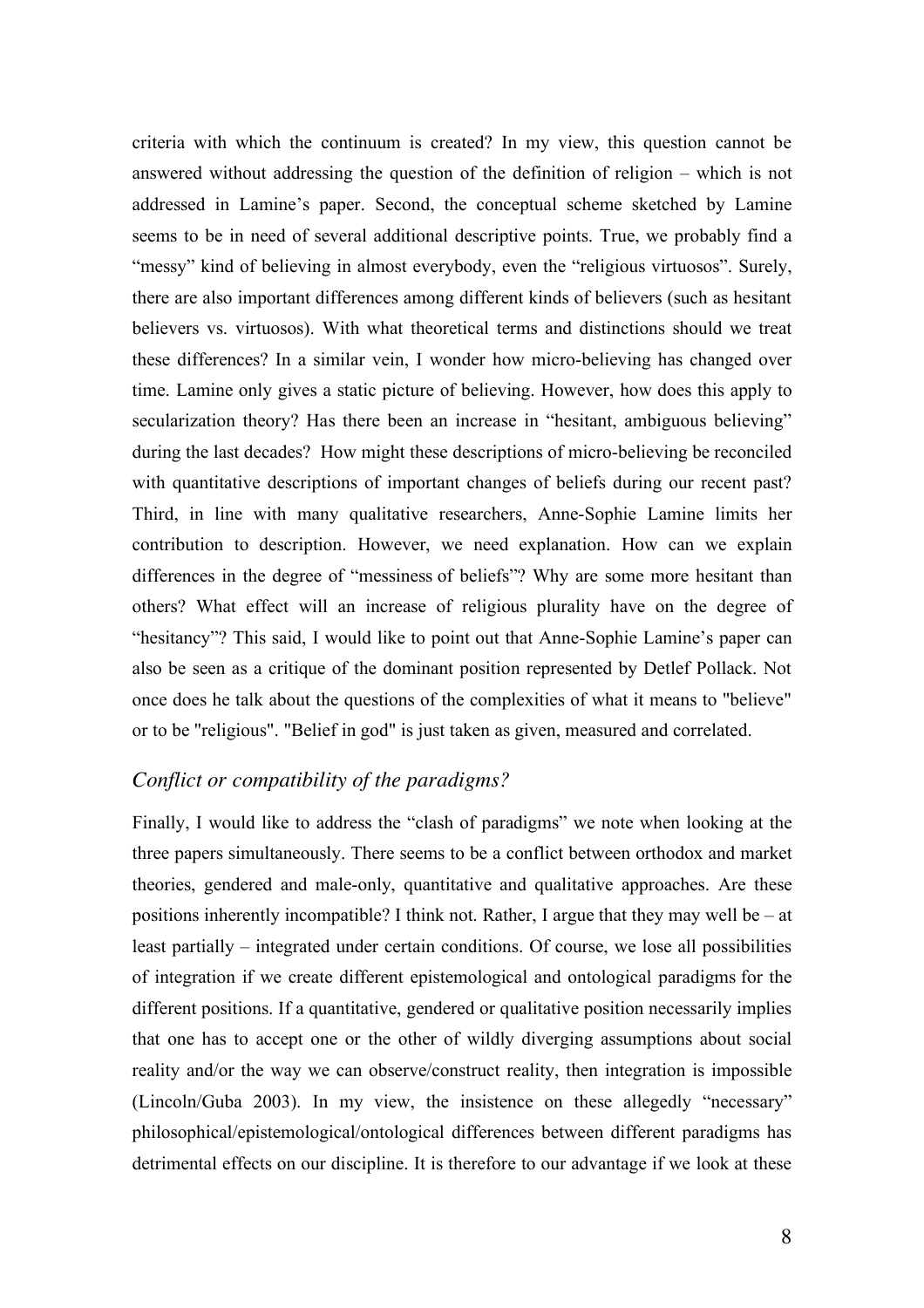different approaches in a technical, pragmatic way (Bryman 1988). We may then ask: Could we show the phenomenon described by Pollack also with qualitative means and would it change anything for his argument if he analyzed his data separately for men and women? How can we validate the Woodhead claims with quantitative and qualitative data and how is her typology related to other sociological variables (like education, socialization, ethnicity)? Could we measure the "complexity" or "hesitancy" of the Lamine paper with quantitative means and even explain it by correlating it with "independent variables"? In my view, such attempts to integrate different "paradigms" are rewarding precisely because they lead us to new questions and possibly to a more comprehensive understanding of our object of research. Various tendencies in general sociology seem to go in this direction. In the field of theory, we find scholars like Hartmut Esser (1993, 1999), who integrate an explanatory and a comprehensive type of sociology. Concerning methodology, multi-method and mixed method studies are becoming increasingly popular (Tashakkori/Teddlie 1998). These are very promising tendencies and our field has everything to gain in following these leads.

# **References**

- Azzi, Corry and Ehrenberg, Ronald (1975) "Household Allocation of Time and Church Attendance", *Journal of Political Economy* 83 (1): 27-56.
- Bryman, Alan (1988) *Quantity and Quality in Social Research*. London: Unwin Hyman.
- Campiche, J. Roland (1996) "Religion, stratut social et identité féminine", *Archives de sciences sociales des religions* 95 (juillet-septembre): 69-94.
- Esser, Hartmut (1993) "The Rationality of Everyday Behavior. A Rational Choice Reconstruction of the Theory of Action by Alfred Schütz", *Rationality and Society* 5 (1): 7-31.
- Esser, Hartmut (1999) *Soziologie. Spezielle Grundlagen. Band 1: Situationslogik und Handeln*. Frankfurt: Campus.
- Hayes, Bernadette C. (1996) "Gender differences in religious mobility in Great Britain", *British Journal of Sociology* 47 (4): 643-656.